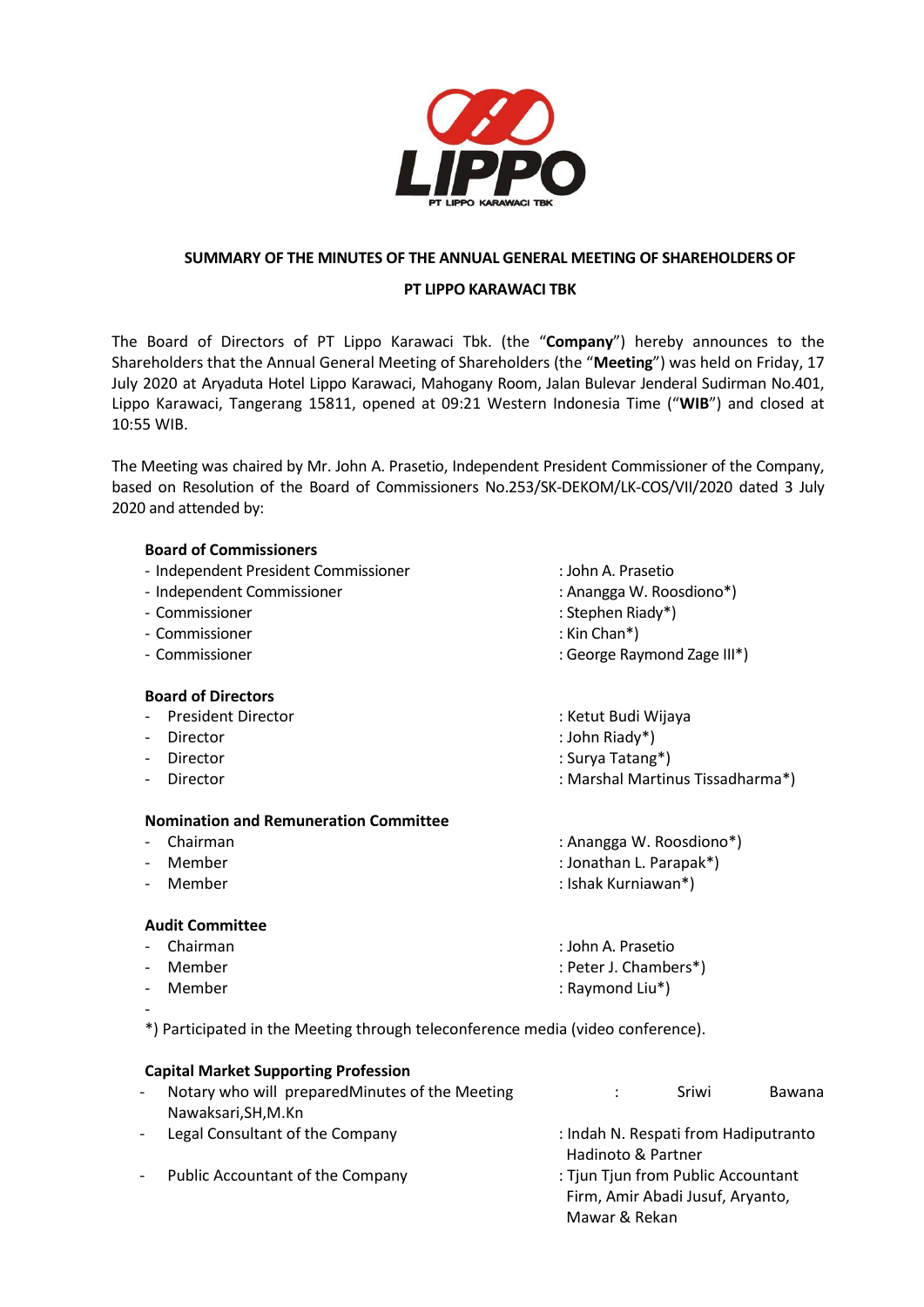- Share Registrar : Rosni from PT Sharestar Indonesia

The Summary of Minutes of the Meeting pursuant to the provisions in paragraph (1) article 49, paragraph (1) and paragraph (2) article 51 of OJK Regulations No.15/POJK.04/2020 is as follows:

#### **A. Quorum of Shareholders' Attendance**

The Meeting was attended by 61.290.804.951 shares released by the Company which is 86,85% from 70.572.913.869 (seventy billion five hundred seventy two million nine hundred thirteen thousand and eight hundred sixty nine) shares which is the total number of shares released by the Company after being deducted by the number of shares bought back by the Company until recording date and has the valid right to vote.

Requirements for quorum of the Meeting as stipulated in Article 14 paragraph (1) point (a), Article 14 paragraph (3) and Article 14 paragraph (4) of the Company's Articles of Association, Article 41 paragraph (1) point (a) of Regulation of the Financial Services Authority No.15/POJK.04/2020 ("**POJK 15**") and Article 86 paragraph (1) Law No. 40 of 2007 concerning Limited Liability Companies ("**Company Law**") has been fulfilled.

#### **B. Opportunities to ask questions and/or give opinions regarding the Meeting Agenda**

At the end of each discussion of the agenda of the Meeting, the Chairperson of the Meeting provides an opportunity for shareholders or their representatives who are present at the Meeting ("**Shareholders**") to raise questions and/or provide opinions or suggestions relating to the Agenda being discussed.

### **C. Mechanism for Decision Making of the Meeting**

Each share gives the holder the right to cast 1 (one) vote. In accordance with the provisions of article 14 paragraph 16 of the Articles of Association of the Company which are also included in the Meeting Rules and Order that are shared and read, decision-making is based on deliberation to reach consensus. In the event that a decision based on deliberation for consensus is not reached, then the decision is taken by voting based on the vote agreed more than 1/2 (half), part of the number of votes issued legally at the Meeting for the all the Meeting agenda.

#### **D. Independent Vote Counter**

The Company has appointed an independent party namely Notary Sriwi Bawana Nawaksari, SH, M.Kn as a Notary in Tangerang Regency to conduct the counting and validation of the votes.

### **E. Decision of the Meeting**:

All matters discussed and decided at the Meeting are set forth in the minutes of the Minutes of Annual General Meeting of Shareholders number 56 dated July 17, 2020 made by Notary Sriwi Bawana Nawaksari, SH, M.Kn which essentially contains the following:

#### **First Agenda**

The approval and ratification of the Company's Annual Report for the financial year ended on 31 December 2019, and the granting of release and discharge (acquit et de charge) to all members of the Board of Directors and the Board of Commissioners of the Company for their management and supervisory action taken during the financial year ended on 31 December 2019.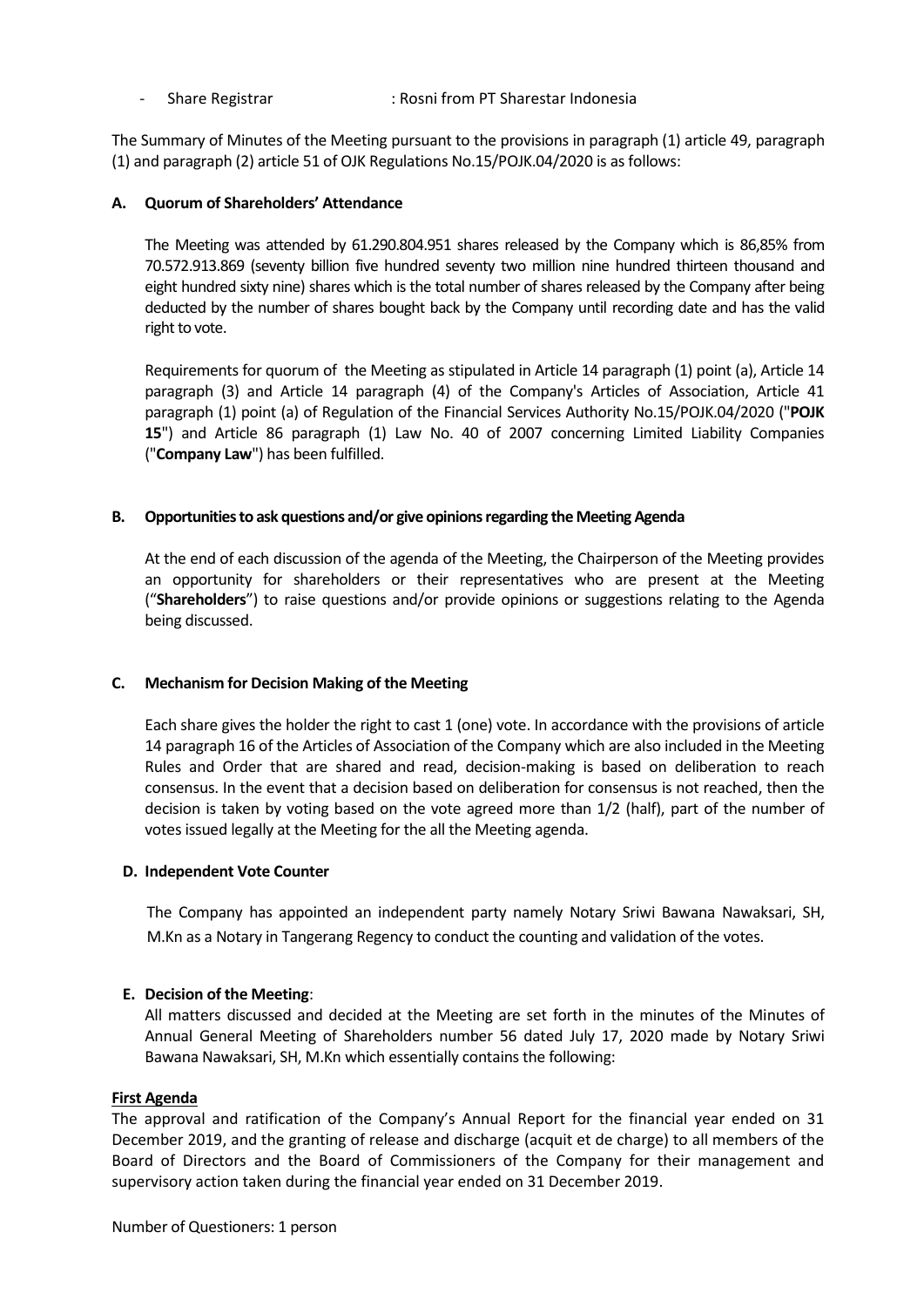Vote Calculation Results:

| <b>Against</b>           |   | <b>Abstain</b> |      |
|--------------------------|---|----------------|------|
| <b>Shares</b>            | % | <b>Shares</b>  | %    |
| $\overline{\phantom{0}}$ | - | 118,506,950    | 0.19 |

Thus, the Meeting with the most votes being 61,290,804,951 shares (100%) decided:

- 1. Approve and ratify the Company's Annual Report regarding the condition and running of the Company's business activities, which included the Consolidated Financial Statements of the Company and Subsidiaries for the financial year ended 31 December 2019, including reports on business activities derived from main business activities of the Company and the Board of Commissioners' Supervisory Task Report;
- 2. Approve and ratify the Consolidated Financial Statements of the Company and its Subsidiaries consisting of Consolidated Financial Position Statements as at 31 December 2019 and Consolidated Statements of Profit and Loss and Other Comprehensive Income, Consolidated Changes in Equity Reports and Consolidated Cash Flow Statements for the year ended that date that have been audited by Tjun Tjun, Public Accountant from Amir Abadi Jusuf, Aryanto, Mawar & Rekan Public Accountants with a "reasonable without modification" opinion, as evidenced in the Report of the Public Accountant Number 000597/2.1030/AU.1/03/1115-1/1/V/2020 dated 22 May 2020.
- 3. Provide full release of responsibility to all members of the Board of Directors and Board of Commissioners of the Company for the management and supervision actions that has been carried out for the financial year ended 31 December 2019 (*acquit et de charge*), insofar as their actions include related actions with business activities which are related to the main business activities of the Company reflected in the Consolidated Financial Statements of the Company and the Company's Annual Report for the financial year ended 31 December 2019.

### **Second Agenda**

The determination of the use of the Company's profit from the financial year ended on 31 December 2019.

Number of Questioners: none. Vote Calculation Results:

| <b>Against</b> |   | <b>Abstain</b> |      |
|----------------|---|----------------|------|
| <b>Shares</b>  | % | <b>Shares</b>  | %    |
|                |   | 84,785,000     | 0.14 |

Thus, the Meeting with the most votes being 61,290,804,951 shares (100%) decided:

With consideration to the Company's need to sufficient capital and funding required for operational activities, working capital and the development planning of the Company, the Board of Directors proposes the shareholders to:

1. Approve to not distribute any dividends for the financial year ended 31 December 2019.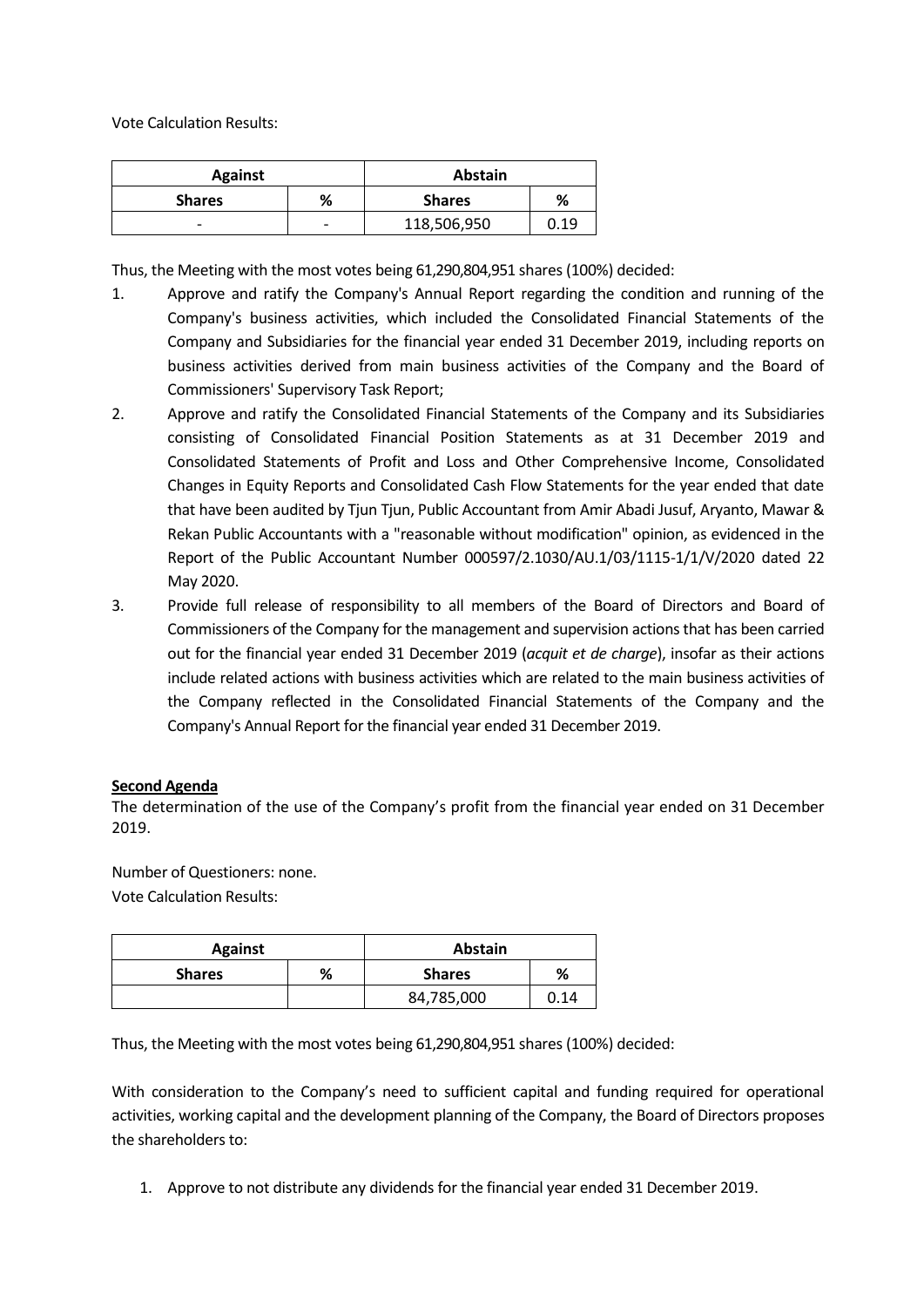## **Third Agenda**

The appointment of a Registered Public Accountant Firm to audit of the Company's books for the financial year ended on 31 December 2020.

Number of Questioners: none. Vote Calculation Results:

| <b>Against</b> |      | <b>Abstain</b> |                          |
|----------------|------|----------------|--------------------------|
| <b>Shares</b>  | %    | <b>Shares</b>  | %                        |
| 325,075,117    | 0.53 | -              | $\overline{\phantom{0}}$ |

Thus, the Meeting with the most votes being 60,965,729,834 shares (99.47%) decided:

- 1. To appoint Public Accountant Tjun Tjun with Public Accountant License Number No. AP 1115 and Public Accountant Firm Amir Abadi Jusuf, Aryanto, Mawar and Partners to conduct audit of the Consolidated Financial Statements of PT Lippo Karawaci Tbk and Subsidiaries for the year ended December 31, 2020 and give authority to Board of Commissioners to determine honorariums of Public Accountant and/or Public Accountant Firm which will audit the Company's Financial Statements for financial year of 2020.
- 2. To Approve the delegation of authority of the General Shareholders Meeting to the Board of Commissioners to determine Public Accountant and/or Public Accountant Firm that will conduct an audit of the Company's Financial Statements for financial year of 2020, in the event the appointed Public Accountant and/or Public Accountant Firm referred in paragraph (1) above, for any reason, is unable to complete the audit of the Company's Financial Statements for the financial year ending 31 December 2020. The appointment of Public Accountant and/or Public Accountant Firm is subject to the compliance with the terms and conditions as stipulated in the prevailing regulations.

# **Fourth Agenda**

The change of Management composition of the Company, including determination of salaries and other allowances for members of the Board of Directors of the Company, and honorariums and other allowances for members of the Board of Commissioners of the Company.

Number of Questioners: none. Vote Calculation Results:

| <b>Against</b> |      | Abstain       |      |
|----------------|------|---------------|------|
| <b>Shares</b>  | %    | <b>Shares</b> | %    |
| 5,423,219,460  | 8.85 | 84,785,000    | 0.14 |

Thus, the Meeting with the most votes being 55,867,585,491 shares (91.15%) decided to:

1. To accept the resignation of Mr. Alwi R. Sjaaf from his position as Director and Mr. Stephen Riady from his positions as Commissioners and release them of their duties and responsibilities from their respective positions, starting from the closing of this Meeting.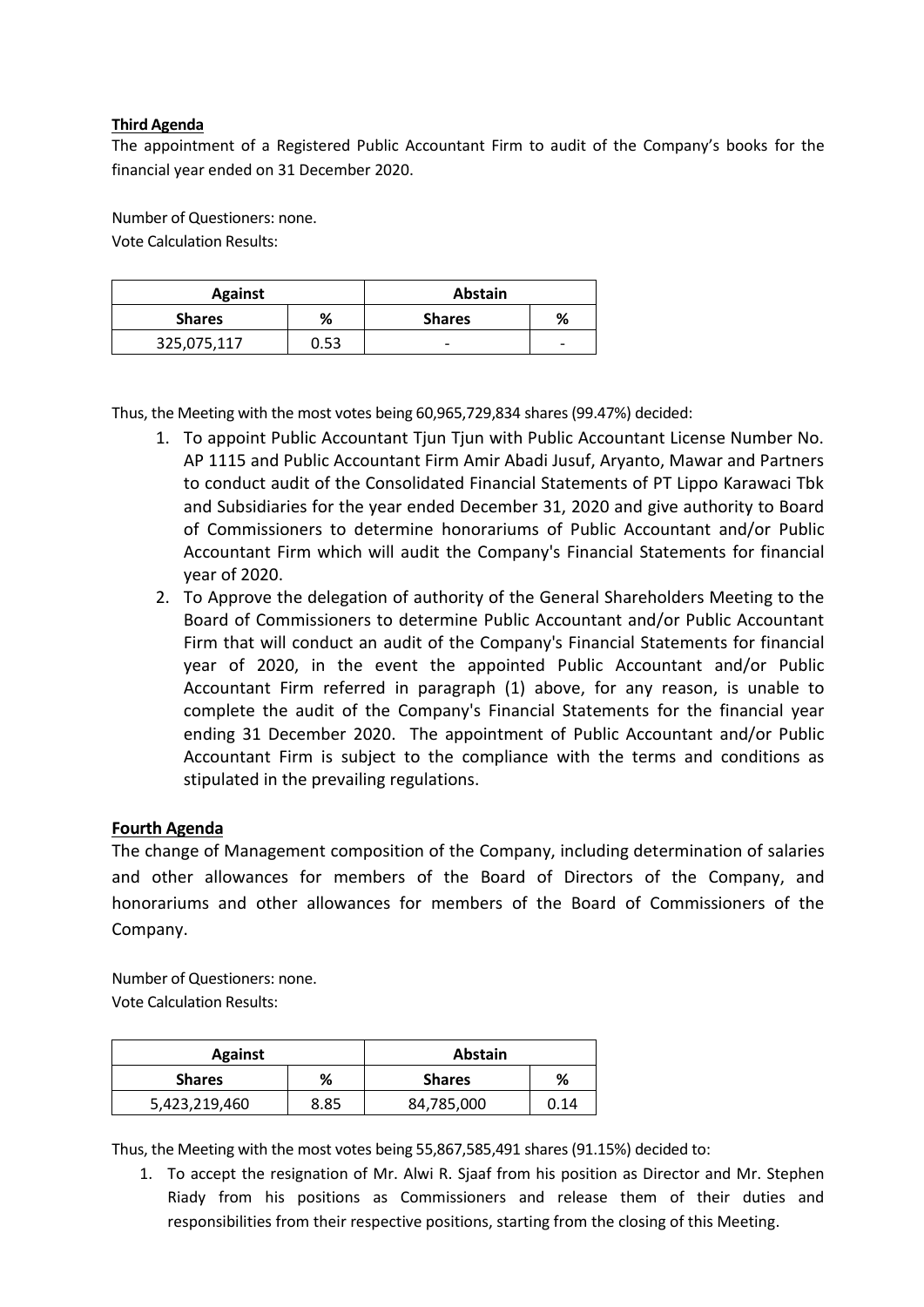- 2. To appoint Mr. Rudy Halim, and Mr. Tevilyan Yudhistira Rusli respectively as Director, and Mr. Anand Kumar as Commissioner, starting from the closing of this Meeting until the closing of the Annual General Meeting of Shareholders held in 2021.
- 3. In connection with the resignation and appointment of the Company's management, thus the composition of the Board of Commissioners and Directors of the Company as of the closing of this Meeting until the closing of the Annual General Meeting of Shareholders held in 2021 becomes as follows:

### **BOARD OF COMISSIONERS:**

President Commissioner/Independent Commissioner John A. Prasetio Independent Commissioner Anangga W. Roosdiono Commissioner Commissioner Commissioner

Kin Chan George Raymond Zage III Anand Kumar

## **BOARD OF DIRECTORS**

| <b>President Director</b> | Ketut Budi Wijaya            |
|---------------------------|------------------------------|
| Director                  | John Riady                   |
| Director                  | Marshal Martinus Tissadharma |
| Director                  | Rudy Halim                   |
| Director                  | Surya Tatang                 |
| Director                  | Tevilyan Yudhistira Rusli    |

- 4. To approve the authorization of the Company's Nomination and Remuneration Committee to determine the amount of honorarium/salary, allowances, incentives and/or other remuneration for members of the Board of Commissioners and Directors of the Company.
- 5. To grant the power of attorney to the Board of Directors of the Company to restate the Meeting's resolution on its own Notary deed and then notify the changes in the composition of the Company's Board of Commissioners and Directors to the Ministry of Law and Human Rights of the Republic of Indonesia.

# **Fifth Agenda**

Accountability on the realization of use of proceeds from the Right Issue IV.

Number of Questioners: 1 person Vote Calculation Results:

| <b>Against</b> |      | <b>Abstain</b> |      |
|----------------|------|----------------|------|
| <b>Shares</b>  | %    | <b>Shares</b>  | %    |
| 1,800          | 0,00 | 84,785,000     | Ი.14 |

Thus, the Meeting with the most votes being 61,290,803,151 shares (100%) decided to: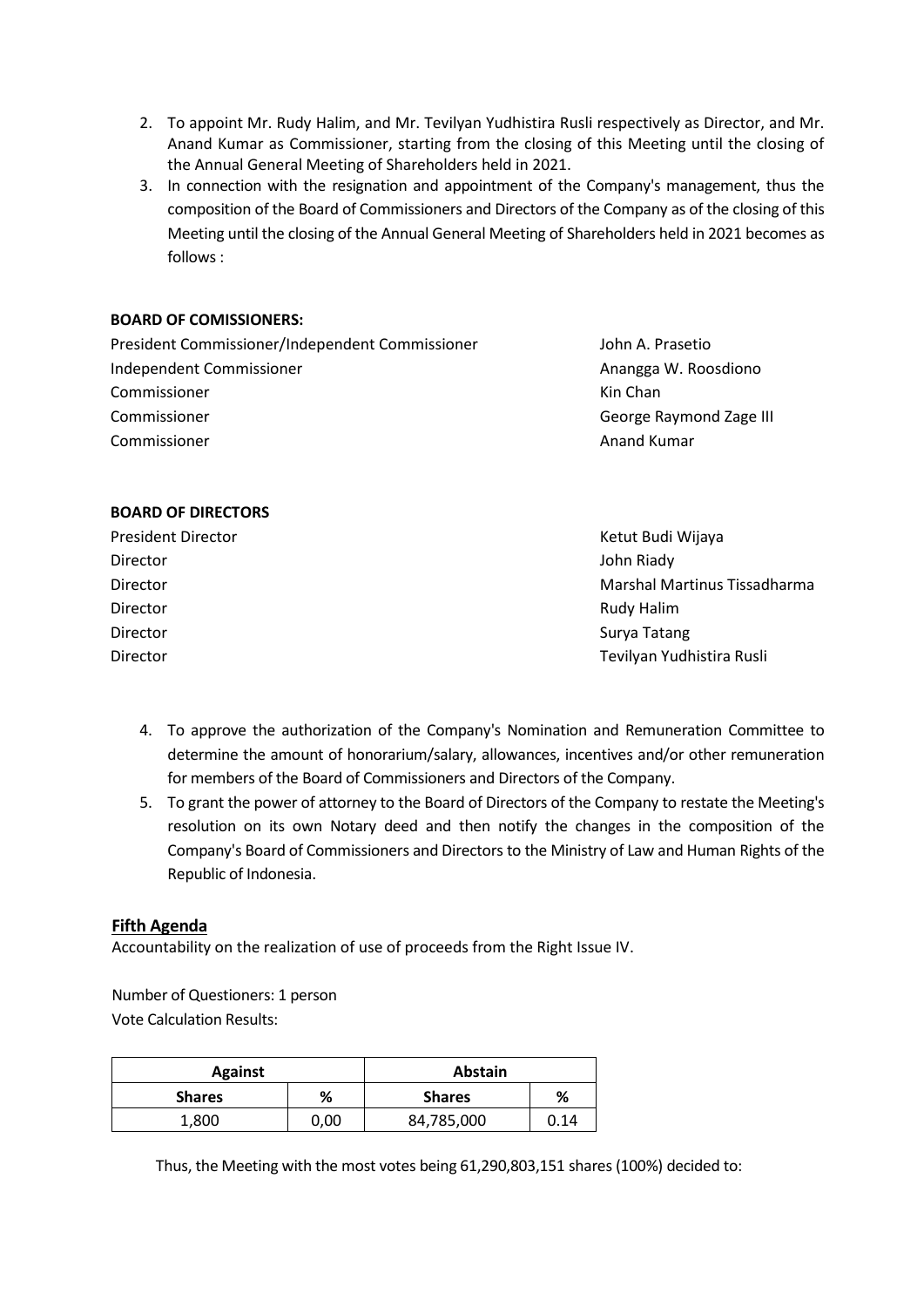- *1.* To approve the accountability report on the realization of use of proceeds from the Right Issue IV which was submitted by the Board of Directors of the Company to Financial Services Authority and Indonesian Stock Exchange through letter No. 015/LK-COS/I/2019 dated 10 January 2020.
- 2. To grant the power and authority to the Directors of the Company with the power of substitution to take all necessary actions relating to the resolutions of the Meeting agenda, including to submit it to the relevant authority to obtain approval, do everything deemed necessary and useful for this purpose without any exclusion.

### **Sixth Agenda**

Approval on the transfer of treasury shares by way of implementing Management Stock Ownership Program or ("**MSOP**").

Number of Questioners: 2 person Vote Calculation Results:

| <b>Against</b> |      | <b>Abstain</b> |      |
|----------------|------|----------------|------|
| <b>Shares</b>  | %    | <b>Shares</b>  | %    |
| 5,423,621,760  | 8.85 | 84,785,000     | 0.14 |

Thus, the Meeting with the most votes being 55,867,183,191 saham (91.15%) decided to:

- 1. To approve the Company's plan to transfer a maximum of 306,104,500 Company's shares of the Company which are currently controlled by the Company and recorded as Treasury Shares originating from the buyback of shares according to the deed of Extraordinary General Meeting of Shareholders (EGMS) statement No.19, dated November 15, 2011 made before Unita Christina Winata No.19, Notary in Jakarta through implementation of Management Stock Ownership Program or MSOP within 3 years at the closing of  $3<sup>rd</sup>$  year of booking, after the Meeting approves this plan.
- 2. To approve and grant the power and authority to the Board of Directors of the Company subject to Board of Commissioners' approval, to perform any and all actions deemed necessary relating to MSOP implementation, which are:
	- i. To determine criteria and requirement to eligible Management to receive the Company's shares originating from Treasury Shares;
	- ii. To determine the total shares to be delivered to MSOP participant in every stages in accordance with the applicable capital market laws and regulations;
	- iii. To determine the transfer price/grant of Treasury Shares;
	- iv. announce implementation of the program and remaining Treasury Shares in accordance with prevailing law.
- 3. To approve and to grant the power and authority to the Board of Directors of the Company subject to the Board of Commissioners approval, to transfer remaining Treasury Shares,if any.